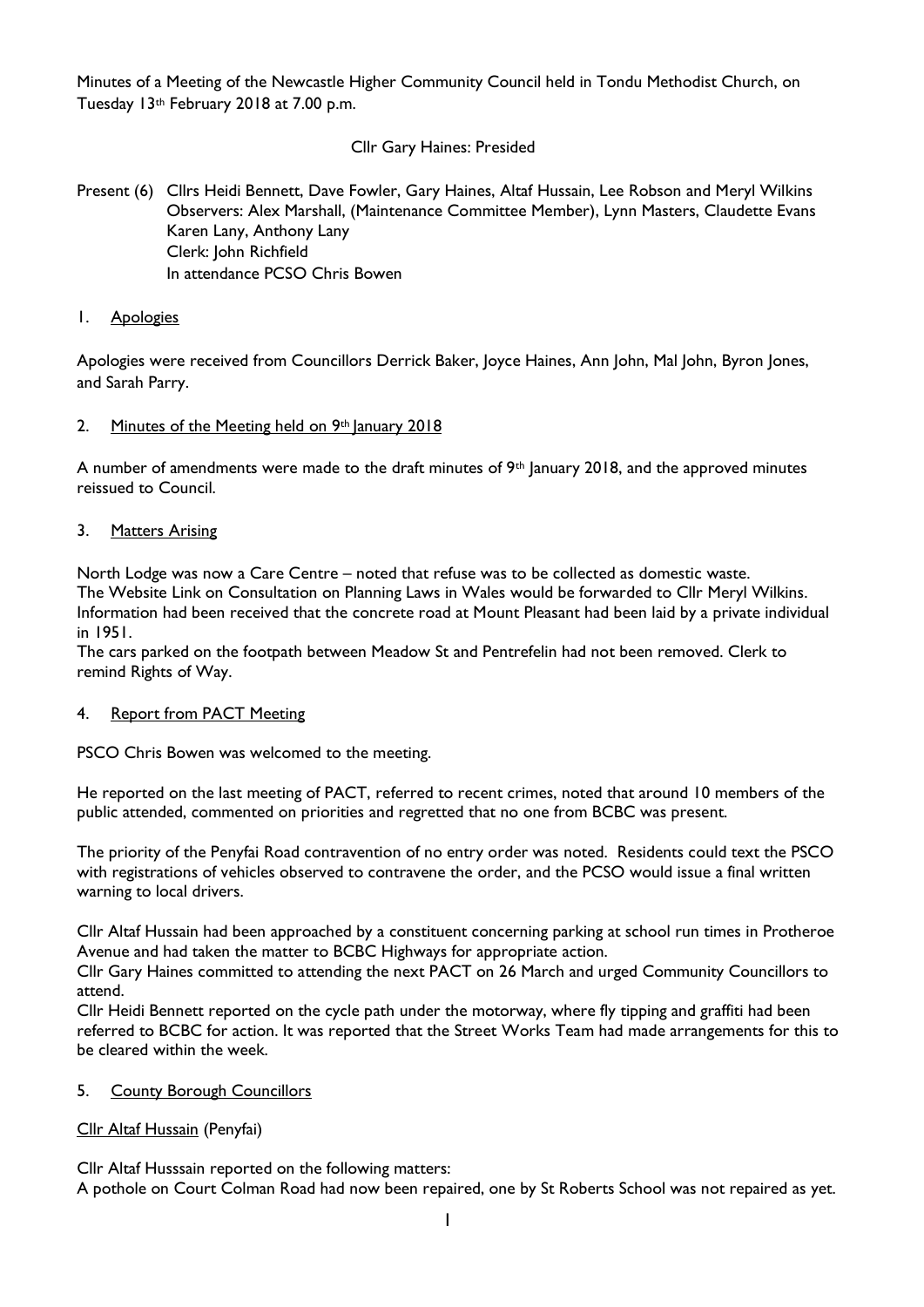The lights in Protheroe Avenue that had failed were now repaired, and V2C would repair a run down garage in their ownership.

The BCBC had recently provided assistance to a man in need of housing in the village.

Cllr Hussain had met with the Cabinet Member for Education to discuss proposals for a safe walking route to Bryntirion.

Proposals had been requested from BCBC for the pedestrian lights by the Texaco Garage – a watching brief would be maintained.

It was welcomed that the daffodils that had been planted by the Community in the autumn were starting to emerge.

Cllr Altaf reported that his term of office as a CC governor at St Robert's School was drawing to a close. Clerk to Agenda this for the Council to appoint a replacement Governor, liaising with BCBC Education. Questions were asked following Cllr Hussain's report:

Cllr Lee Robson asked about the lanes going past the Dogs Trust to the panels – he would email Cllr Hussain to clarify how to have others similarly upgraded.

Cllr Meryl Wilkins would email Cllr Hussain with specific locations of potholes in Penyrheol for action.

# Cllr James Radcliffe (Aberkenfig)

Cllr James Radcliffe had apologised for absence and had sent the Clerk a note to report on his behalf It covered the following matters:

## Proposed new Housing development and Planning matters

Cllr Radcliffe understood that the proposed new development was delayed at planning. Regional Am Dai Lloyd had written to the BCBC about concerns over process and had been informed that the community had not requested to discuss S 106 agreements. This was incorrect, as he had specifically requested such a meeting with the Planning and the Community Council. The Community Council would write to BCBC with a formal request for such a meeting.

BCBC would provide a training session on the new LDP, Cllr Radcliffe had asked if Community Councillors would be able to attend.

# Community Action Fund

Cllr Radcliffe would ask if there were any proposed projects what may be suitable for Community Action Fund assistance. He had identified that it was possible to use the fund to jointly fund a Community Council project. This would return to the agenda soon.

# Crime Figures

Cllr Radcliffe had requested more detailed figures – reply awaited from Police.

## Un-adopted Roads

There was a debate in the National Assembly on Wednesday 14 February on un-adopted roads. The Clerk would advise Cllr Radcliffe about Factory Terrace, Mount Pleasant Heol Llyfrau and Hillcrest.

# 6. Report from the Community Council Maintenance Committee

The members of the Maintenance committee, Cllrs Gary Haines, Mal John and adviser Mr Alex Marshall reported as follows:

A site visit, at which Elen Richards, a Coed Cymru Officer, was in attendance, was held at Aberkenfig Woodlands on 23 January, to make a preliminary assessment of the works that had to be done, principally water damage and flooding.

Elen Richards undertook to identify a contractor to draw up a plan of action, pending this work on the footpaths cleaning would commence.

On the recommendation of Coed Cymru it was planned to meet with Mr Neil Hinds, Woodlands Officer of Neath Port Talbot on 17 February to survey the woods and produce a specialist report on action required. The Council authorised progress on all this work, noting it was budgeted.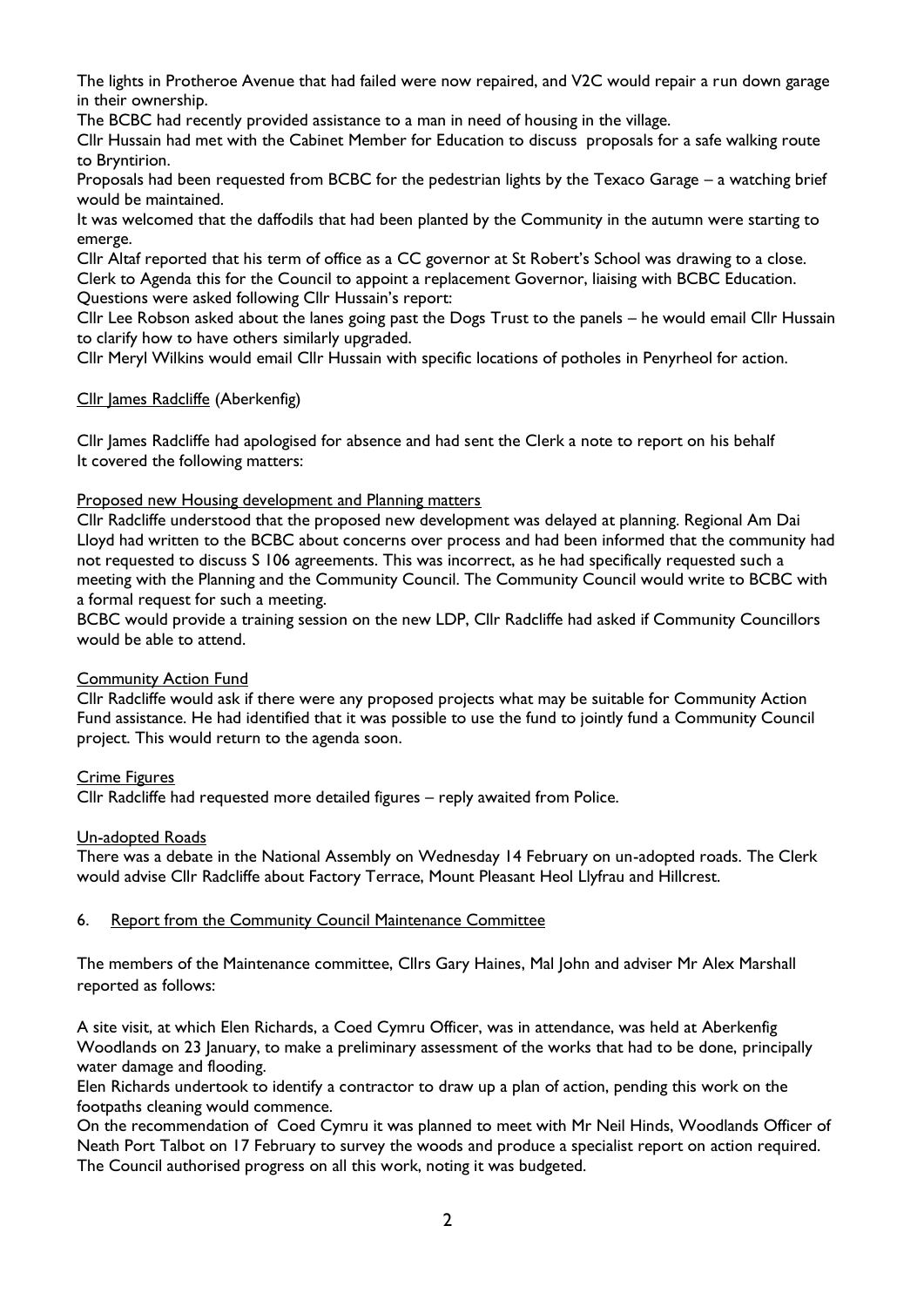It was noted that the son of Delyth Thomas, owner of the local farm, might be able to help with some works, and that Cllr Derrick Baker had his contact details.

### 7. Joint Meeting with other Community Councils to be held on 27 February in Tondu Methodist Church

As the proposals for housing in Tondu impacted a wide area a Joint Meeting had been arranged to take place at 7.00 in Tondu Methodist Church on 27 February to hear about the planning proposals and try to identify a joint response from all Community Councils invited, to be sent to the BCBC.

Cllr Gary Haines would introduce the meeting, as the person who was to speak to the Planning Committee on behalf of the Community Council, and Claudette Evans of Tondu would lead the presentation. Cllr James Radcliffe, BCBC Member would also attend.

It was hoped that all Community Councillors would attend.

Cllr Gary Haines hoped that the Council would hold regular consultation meetings for members of the Community and that this become integral to the Council's modus operandi in the future.

### 8. Community Development Plans

It was noted that One Voice Wales had information on training in Developing Plans. Part of the process included identifying the parameters and scope of Community Council powers, to ensure that once priorities had been identified they could be delivered. This in mind, it was agreed that five members of the Council (Gary Haines, Lee Robson, Heidi Bennett, Meryl Wilkins and Altaf Hussain) meet and look at ways to achieve this and report to the Council at the next meeting.

### 9. Bins - Installation and emptying - update

The Maintenance Committee were asked to do the following:

- 1. Produce a definitive location plan for all the bins suggested to consult local people for suggestions to the Maintenance Committee.
- 2. when the definite locations identified, to request Bridgend Town Council confirm price to supply, install and collect from the bins on an ongoing basis.
- 3. the exact type of bins, and the costs as initial capital and for annual emptying to be agreed at the next convenient Council meeting.

It was noted that Bridgend Town Council had agreed to help in principle.

In the interim, Clerk to formally ask both BCBC and Julian Golunski of the Commoners for permission in principle to locate bins on their property, which NHCC would pay to install and empty.

### 10. Speed Signs Penyfai - Update

The BCBC Highways Department had been consulted about the suggested installation of speed signs in Penyfai. The Clerk reported that he had not yet received a reply to two emails sent to the Highways Department to consider installation of speed sign in Penyfai.

He would write again asking for an urgent response, copying the two County Brough Councillors.

### 11. Review of BCBC Town & Community Council Charter

The BCBC had arranged to review the Charter at their regular Forum Meetings of Town and Community Councils. Cllr Heidi Bennett was the Community Council's representative to the Town and Community Council Forum, and reported that their meeting had been cancelled. She had also attended the One Voice Wales regional meeting in Cowbridge.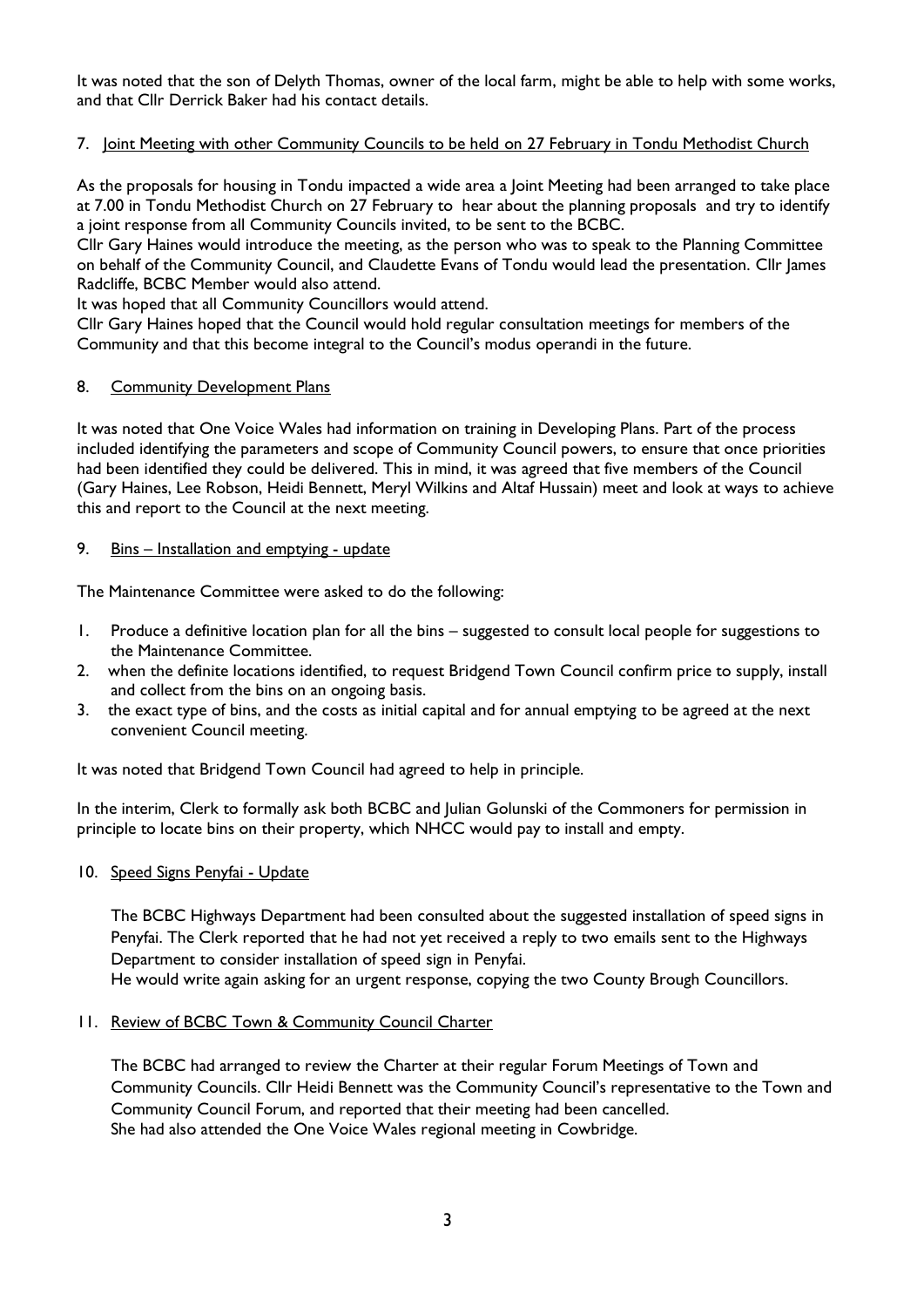### 12. Correspondence

### 1. Cllr Altaf Hussain

He raised the issue of a pothole in front of the school gate at St Roberts School. The response was disappointing – as it was not adopted highway.

2. Lynette Thacker

Ms Thacker had contacted James Radcliffe and also now the Community Council about the water from the woodlands. She stated that since work has been carried out to stop flooding of Pleasant View adjacent to their house the water was overflowing down the road. Noted the Maintenance Committee were planning action in this area.

### 3. Christine Took Aberkenfig Allotment Association

The Allotment holders were unhappy at how long the repairs to the fence are taking at the Allotments. (NB This work was instructed to Messrs Daly, but not commenced as yet)

Also the date for rent is 7 March – so this would likely be raised then.

### 4. One Voice Wales

OVW has commissioned solicitors to prepare a toolkit for the use of Councils regarding the guidance for compliance with the General Data Protection Regulation. Clerk to find out when it was ready.

### 5. Aberkenfig Allotments Association

Their meeting associated with the payment of rents will be 7 March. The Clerk would welcome any Councillors who could be present.

### 6. Professor Jeff Jones

Agreeing to the use of the Meeting room on Tuesday 13 February.

7. Eisteddfod Genedlaethol Cymru

Request for a grant. Suggest to take in March with other applications.

8. Local Democracy and Boundary Commission for Wales

The Commission is to review the electoral arrangements for the County Borough of Bridgend with a view to considering and formulating proposals for future arrangements. Close of consultation on 25 April 2018.

9. Teenage Cancer Trust

Grant request.

10. Gareth and Elaine Jenkins

Copy of letter of objection to P/17/1073/FUL land off All Saints Way.

11. CllrAltaf Husain

Copy of letter of objection to P/17/1073/FUL land off All Saints Way.

### 13. Planning

(a) Planning Applications

The Council discussed the following current planning applications, and noted 32 and 118

### P/18/32/FUL Laundry Cottage, Penyfai Road, Court Colman

P/18/47/FUL Land opposite Park View, New Road Tondu - Cllr Meryl Wilkins would object and send the clerk a copy of her objection. The Clerk would forward to the other planning Committee members for consideration when received.

P/18/118/FUL 93 Bridgend Road, Aberkenfig

### (b) NHCC Planning Committee

A Committee was appointed comprising Cllrs Gary Haines, Heidi Bennett and Meryl Wilkins – an item for their report to be on next agenda;

The committee to look at the cost and benefits of utilising planning consultants, particularly in regard to the forthcoming LDP consultation, and report to the Council.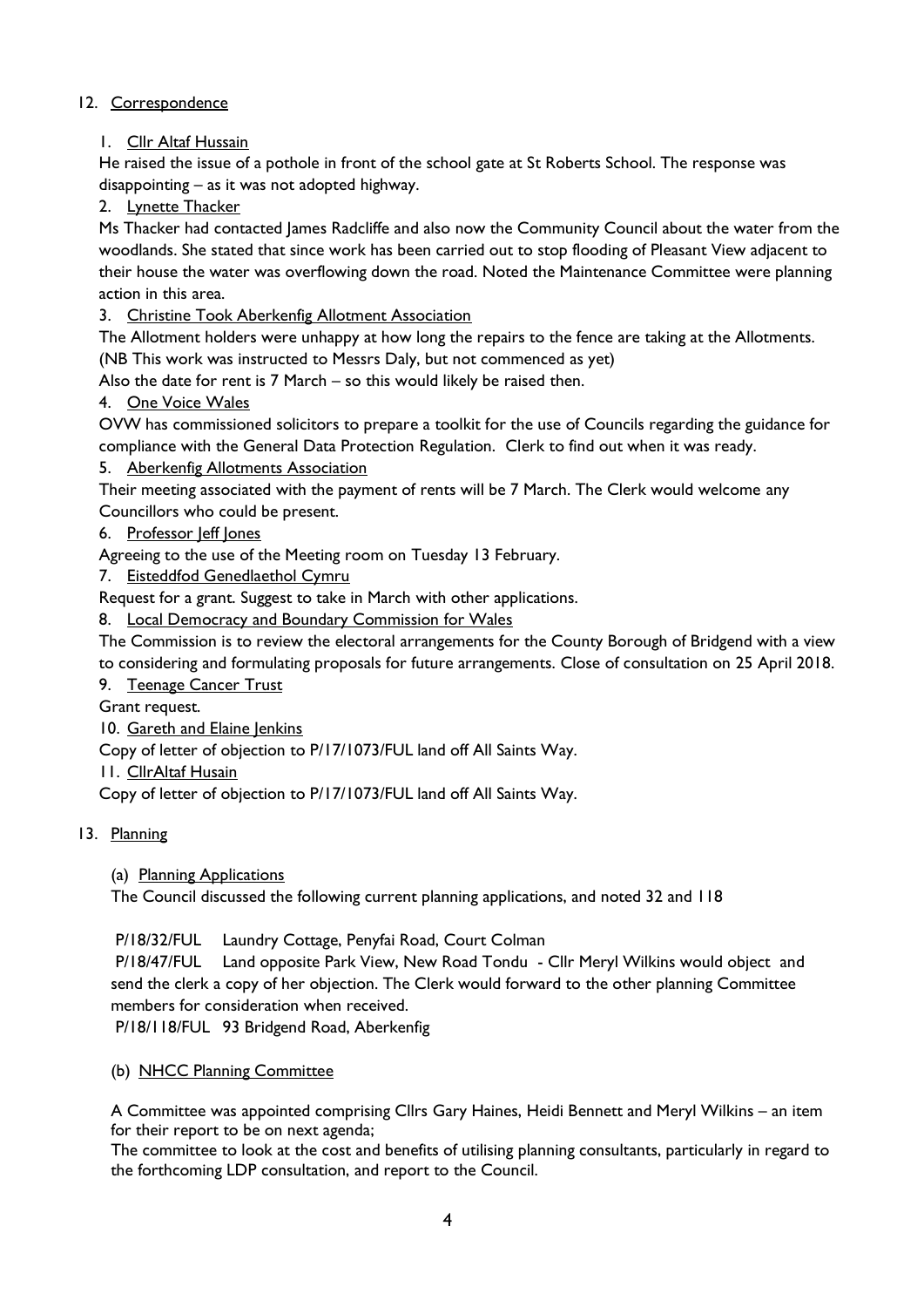### (c) Report on All Saint's Way Consultation and response

Cllr Heidi Bennett reported that a public meeting had been held in Smyrna with 40 people present. A number of responses were sent to the BCBC

This application would go to Planning Committee as three or more objections had been received. In this context, Cllr Gary Haines felt it was necessary to hold more consultative meetings

The importance of preserving the Penyfai Green wedge was reported – the LDO process was imminent.

Clerk to ask BCBC for their LDP Consultation Dates, timetable and to ask for BCBC's plans to hold public meetings in both Aberkenfig and Penyfai to enable people to respond to the LDP proposals . It was open to NHCC to hold a public meeting.

### 14. Independent Review Panel for Community and Town Councils

All Councillors would be advised that an Independent Review Panel had been set up to consider the future role of Community and Town Councils. The review would explore the potential role of local government below Local Authority Councils, drawing on best practice; define the most appropriate model(s) structure(s) to deliver this role and consider how these models and structures should be applied across Wales. This would include consideration of any situations in which they would not be necessary or appropriate.

The Panel has asked four questions, as follows:

- 1. What should Community and Town Councils be responsible for?
- 2. How should they operate?
- 3. What is standing in their way to deliver for the local community?
- 4. How do Councils ensure they best represent their local Community?

All members of the Council would be asked to send the Clerk their thoughts in answer to the four questions, which would be assembled together to be circulated to all members before the March meeting. The approved response would go to full Council in March for endorsement and submission to the review panel.

#### 14. Reports

The Clerk reported he had arranged with the Secretary to the Allotment Association to hold the annual rent collection and consultative meeting on Wednesday 7 March in Aberkenfig, to which councillors were asked to attend to meet with their tenants.

The Clerk reported that he had now assembled drafts for the webpages for the Community Council website – to circulate to Councillors for comment with in a period of time before sending on to the website contractor so that the site would be online by the next meeting.

Cllr Altaf Hussain, as BCBC member, undertook to meet with residents of Hillside, Y Llest and surrounding streets to discuss how development proposals impact people.

### 15. Finances

(a) Accounts for payment

The following accounts would be paid:

 $\mathcal{L}$ Floodlighting & Elec Services Ltd (Christmas lights) 5,582.16 (201575)